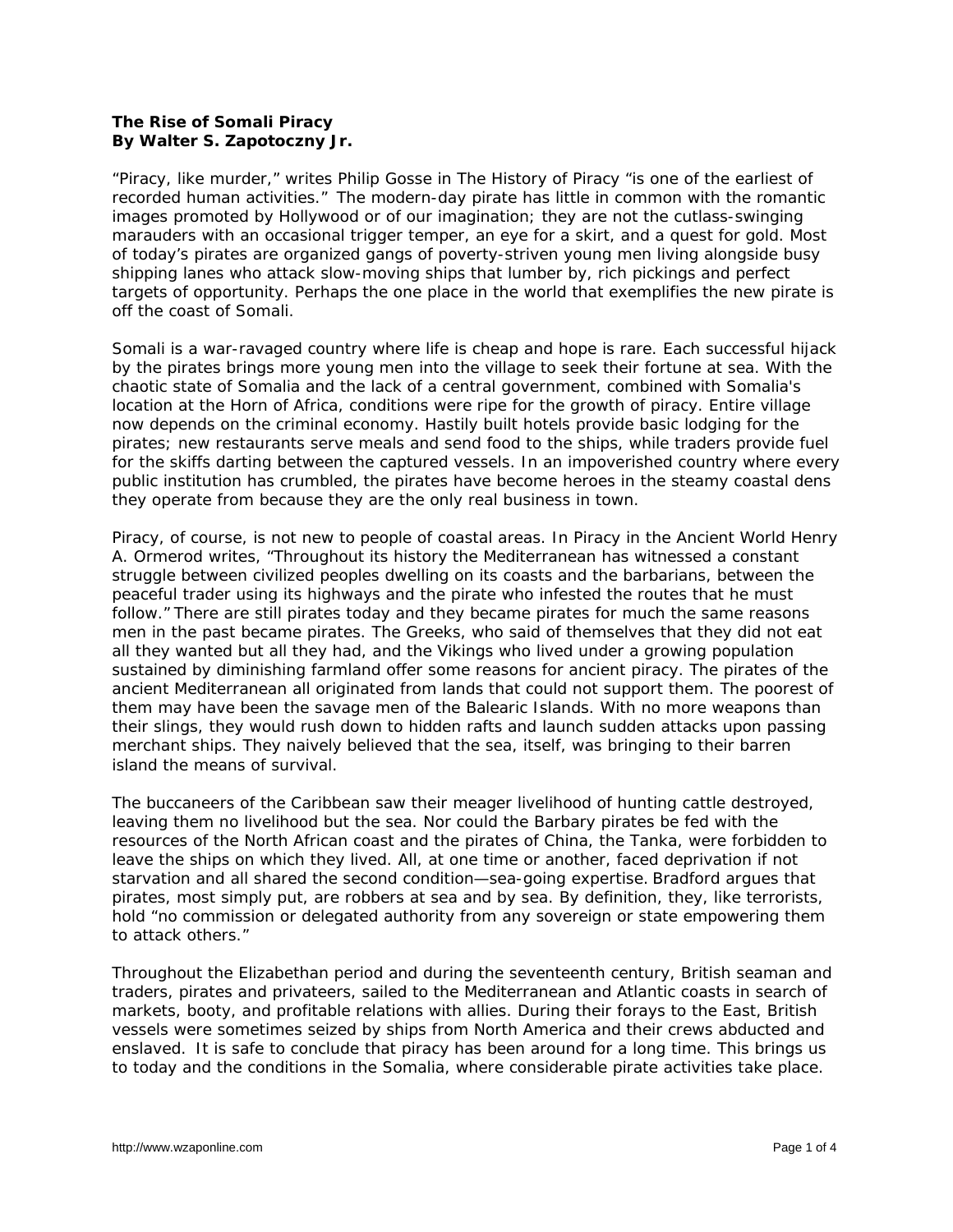Since the collapse of the central government in 1991, Somalia has been subject to widespread violence and instability. A transitional federal government was established in 2004 to guide the country through a transitional process to result in a new constitution and elections, planned for 2009. However, the transitional federal government remains fragile and lacks the capacity to provide services inside Somalia. General insecurity and inter and intra clan violence frequently occur throughout the country, and attacks and fighting between anti-government elements and transitional federal government and Ethiopian forces take place regularly in Mogadishu and in regions outside the capital.

Piracy is part and parcel of the overall security situation in Somalia. The years of being overrun by warlords and clan-based strife have returned after only a brief reprieve, which started when the Council of Islamic Courts took control of Mogadishu from the warlords in 2006. As the group advanced its position and threatened to sack the U.N. backed transitional federal government, Ethiopia intervened. Experts warned that Ethiopian troops had little chance of unseating the Islamic militias, but when Ethiopian forces crossed the border, their victory was as swift as it was surprising. Fighters from the Council of Islamic Courts fled Mogadishu, the capital, in a chaotic retreat. The internationally recognized government was able to move from the city of Baidoa to Mogadishu, and for the first time since the collapse of the Siad Barre dictatorship in 1991, there seemed a very real opportunity to put the country on the path toward legitimate governance and security.

The effort to seize that window of opportunity was supposed to include a neutral force of upwards of 7,600 African peacekeepers working under the auspices of the African Union. Uganda dispatched around 1,400 troops — an ineffective force well short of what had been envisioned. In April 2009, reasons for optimism were all but entirely gone when fighting on the streets of Mogadishu reached what the International Committee of the Red Cross called the worst levels in 15 years. In addition to the staggering death toll, the bloody battles have displaced an estimated 400,000 residents of Mogadishu.

A recent *Washington Times* article describes the challenges to relief organizations. This article provides us with a sense of the piracy problem in Somalia. With Somalia embroiled once again in the kind of devastating fighting that has racked the failed state in the Horn of Africa for more than 15 years, the work of humanitarian organizations has become both more dangerous and more important. Lately it has become more dangerous not only operating in the country, but actually moving relief supplies to Somalia, which done by sea, has become a deadly endeavor. In May 2007, a cargo ship carrying food for the U. N. World Food Program was attacked by pirates, and a guard killed in the processing of defending the ship.

The World Food Program has had difficulties with piracy off the coast of Somalia in the past. In 2005 the agency was forced to send food to the country by land, but trucks moving through Somalia inevitably face roadblocks set up by local militias. Long regarded as a dangerous region of the ocean, piracy again seems on the rise. The attacks are often carried out in international waters, with pirates later returning to Somali waters and finding shelter along the coast.

A pirate's life in Somalia isn't for everyone. However, nothing comes easily in one of the poorest and most unstable countries on Earth, and when you consider the lack of career options for Somalis on land, a pirate's life starts to look more than cushy by comparison. Hundreds of pirates are zipping around in simple fiberglass speedboats and usually armed with nothing more sophisticated than automatic rifles have turned the waters off East Africa into a terrifying gantlet for cargo vessels, oil tankers and even cruise ships sailing between Europe and Asia. The International Maritime Bureau says that at last count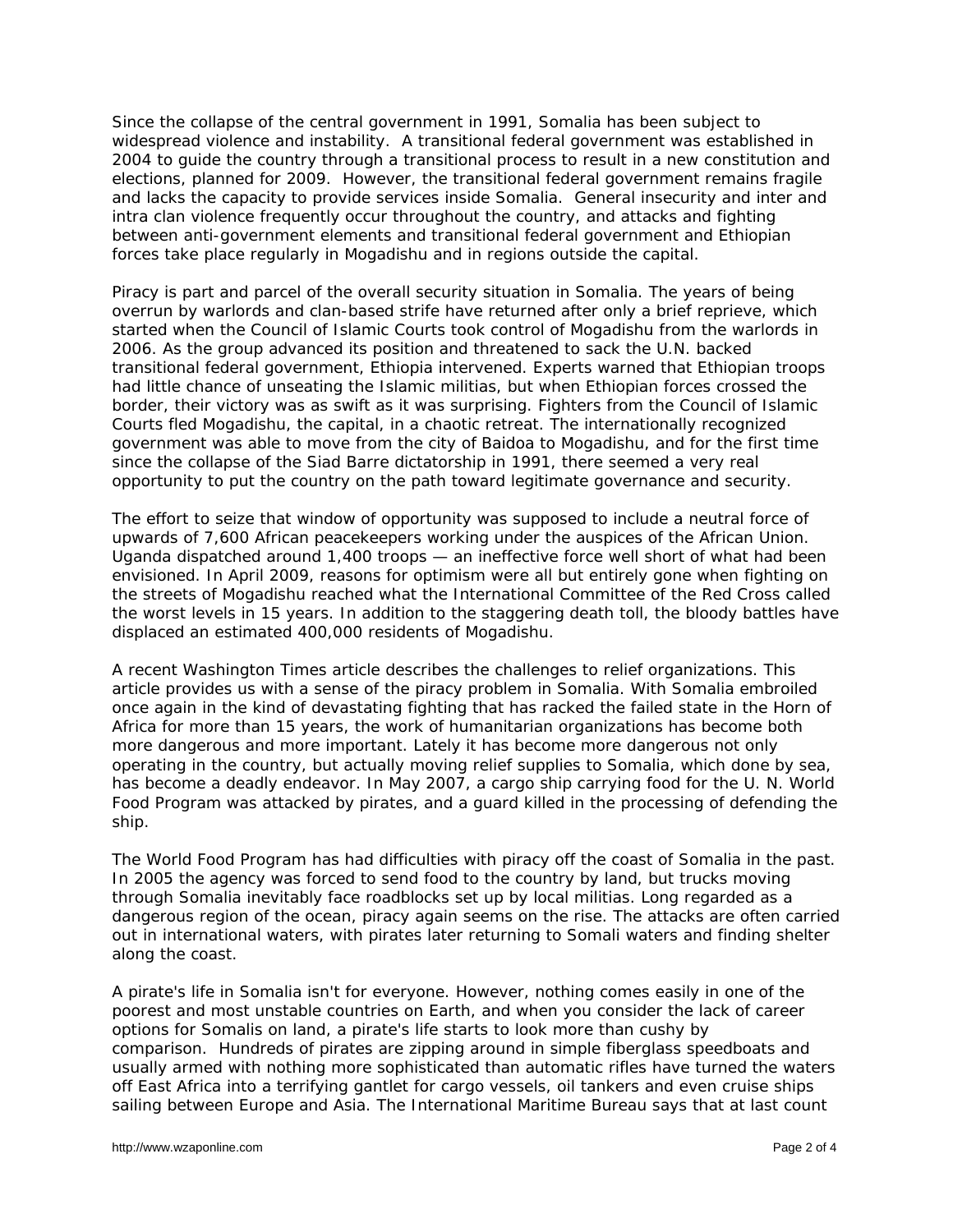42 ships have been hijacked off Somalia this year, and experts in neighboring Kenya estimate that Somali pirates have pocketed \$30 million in ransoms. While their countrymen suffer through another political crisis and the looming threat of famine, pirates are splashing hundred-dollar bills like play money around the nowhere towns of northern Somalia.

Residents say that the pirates are building houses, buying flashy cell phones and airconditioned SUVs, gifting friends and relatives with hundreds and sometimes thousands of dollars and winning the attention of beautiful women, who seem to be flocking to pirate towns from miles around. Shopkeepers charge the pirates a premium for food and *khat*, a narcotic leaf that Somali men chew religiously. For years, the piracy trade in Somalia one way that desperate young men with guns could make a living in a desperately poor land. In recent months, however, with food prices soaring, the interim government careening toward collapse and local authorities powerless to intervene, hardly a day has gone by without an attempt to commandeer a ship.

"Socioeconomic status in Somalia is very bad right now, as we know, and this is one of the reasons pirates have turned to hijacking," said Cyrus Mody of the International Maritime Bureau, based in London. "There are a few people who are gaining a lot." In September 2008, pirates captured the world's attention by seizing the MV Faina, a Ukrainian ship ferrying tanks, grenade launchers and other weapons, reportedly to southern Sudan. In November came an even more brazen haul: the Saudi-owned Sirius Star supertanker, the biggest ship ever hijacked, loaded with \$100 million worth of oil. Both vessels are still being held for ransom.

The U.S. military and NATO have deployed warships to patrol the region, and China said this week that it would send a fleet to join the effort. Also this week, the U.N. Security Council authorized nations to chase pirates onto land, although U.S. military officials are skeptical of that tactic, arguing that pirates can easily blend into the local population. Many of the pirates are former fishermen who claim that they're retaliating against rich countries for years of illegal fishing and dumping in Somali waters, and a small portion of the ransoms is thought to go to local fishermen. According to the Central Intelligence Agency World Fact Book:

> The International Maritime Bureau reports the territorial and offshore waters in the Gulf of Aden and Indian Ocean are high risk for piracy and armed robbery against ships; numerous vessels, including commercial shipping and pleasure craft, have been attacked and hijacked both at anchor and while underway; crew, passengers, and cargo are held for ransom.

Perhaps we are beginning to witness the future of piracy in the events playing out in the seas of the coast of Somalia. The attacks have take place despite an increased multinational naval presence off the Somali coast, where most of the recent hijackings have taken place. The pirates are generally heavily armed, and travel in speedboats equipped with satellite phones and global positioning system equipment. To date, the pirates have mostly been demanding ransoms for captured ships, crews, and cargoes and the ransoms have grown higher as their prizes have become richer. If the pirates can seize prizes the size of oil tankers with impunity, it is likely that piracy will continue. People who are desperate, living by the coast and with access to arms and boats will see piracy as a way to change their situation. The Somali pirates of today have evolved, in an absence of a strong central government, to generate their own local economy. The most effective ways to deal with